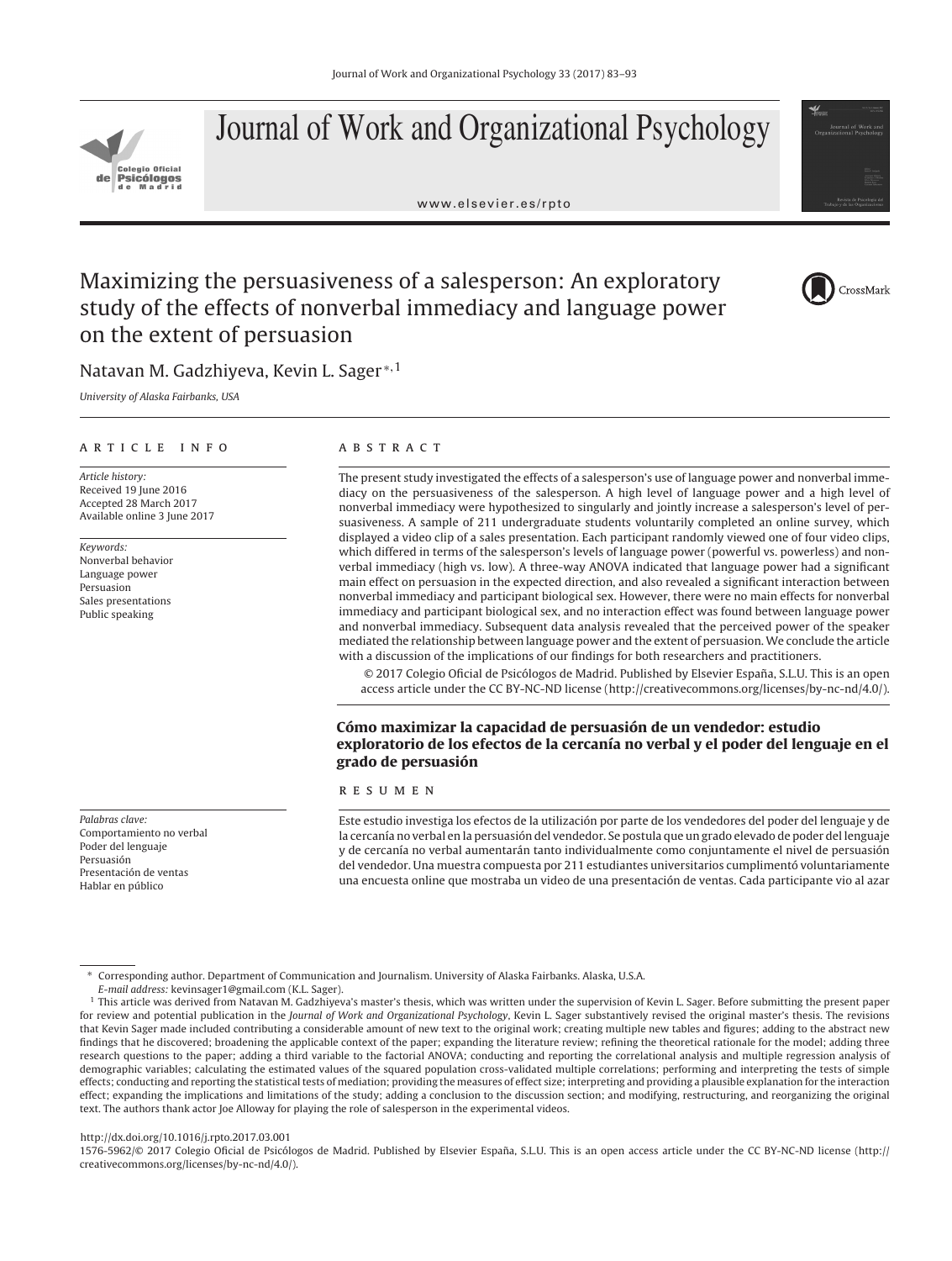uno de los cuatro videos, que se diferenciaban en el grado de poder del lenguaje (poderoso vs. incapaz) y de cercanía (elevada vs. baja) no verbal del vendedor. Un ANOVA de tres factores indicaba que el poder del lenguaje tenía un efecto principal significativo en la persuasión en la dirección esperada, así como una interacción significativa entre la proximidad no verbal y el sexo biológico de los participantes. No obstante, no había efectos principales para la cercanía no verbal o el sexo biológico de los participantes ni se encontró interacción entre el poder del lenguaje y la proximidad no verbal. Un análisis de datos posterior reveló que el poder percibido del hablante mediatizaba la relación entre el poder del lenguaje y el grado de persuasión. El artículo finaliza con un debate sobre las implicaciones de los resultados para investigadores y los profesionales.

© 2017 Colegio Oficial de Psicólogos de Madrid. Publicado por Elsevier España, S.L.U. Este es un artículo Open Access bajo la licencia CC BY-NC-ND (http://creativecommons.org/licenses/by-nc-nd/4.0/).

Since ancient times, scholars have sought to uncover rhetorical strategies for enhancing the persuasiveness of a speaker (e.g., Aristotle, 350 BC/1960). Contemporary researchers have studied a range of linguistic features thought to impact the persuasiveness of a speaker in a variety of rhetorical situations, including sales presentations. For example, Boozer, Wyld, and Grant (1991) suggested that a salesperson's use of metaphors can increase the persuasiveness of the salesperson. Other researchers have studied the level of language power produced by the "speaker's use of specific linguistic and paralinguistic features" (Ng & Bradac, 1993, p. 190), and the extent of nonverbal immediacy displayed by the speaker (Mehrabian, 1969).

The present study investigated the effects of a salesperson's use of language power and nonverbal immediacy on the persuasiveness of the salesperson. We first review research on the individual effects of language power and nonverbal immediacy on a range of social variables. Next, we present our model, which posits that language power and nonverbal immediacy have both independent and joint effects on the extent of persuasion. We then subject our causal model of persuasion to an empirical test, and examine the possible mediating role of perceived salesperson power as an explanatory mechanism for the effects obtained. We also explore the influence of participant biological sex on the extent of persuasion. After reporting the results of our statistical analyses, we discuss the implications of our findings for researchers and practitioners.

# **Theory and Research**

Organizational scholars have long sought to understand the relationship between discourse and social power. One perspective holds that this relationship is reciprocal in nature (e.g., Hardy & Phillips, 2004; Marshak & Grant, 2008). Hardy and Phillips (2004) described such circularity in the following way: "discourse shapes relations of power while relations of power shape who influences discourse over time and in what way" (p. 299). Much research has been devoted to understanding how the use of various linguistic styles influences perceptions of social power (e.g., Bradac & Mulac, 1984; Conley, O'Barr, & Lind, 1978; Lakoff, 1975).

#### Language Power

A range of linguistic styles have been examined in terms of the power concept. For example, Lakoff (1975) identified certain linguistic markers that characterize women's language, and that are associated with low social power. These linguistic markers include hedges, intensifiers, tag questions, hypercorrect grammar, polite forms, empty adjectives (e.g., "sweet," "adorable," "awesome"), and more expansive vocabulary items (e.g., a wider range of colors). Similarly, Conley et al. (1978) defined a powerless speech style as one that includes words and phrases that convey uncertainty. According to Conley et al., these linguistic markers include the use of (a) hedges (e.g., "somewhat"), (b) verbal fillers (e.g., "like"),  $(c)$  vocal hesitations (e.g., "um"), (d) polite forms (e.g., "sir"),  $(e)$ intensifiers (e.g., "really"), and (f) rising intonation in declarative sentences. In contrast, Conley et al. defined a powerful speech style as one that lacks these markers.

Language Power and Impression Formation. The discovery of powerless and powerful speaking styles led to a stream of research on how variation in a speaker's language power influences audience members' impressions of the speaker. For example, Conley et al. (1978) found that witnesses who used a powerful language style were perceived as more trustworthy, convincing, intelligent, and competent than witnesses who used a powerless style. Bradac and Mulac (1984) investigated the effects of specific power-related linguistic markers on perceived speaker effectiveness, perceived power, and on "judgments of likelihood of fulfilling perceived intentions" (p. 309). They found that the use of intensifiers and deictic messages heightened a speaker's perceived effectiveness and power. However, they noted that the use of hedges and tags diminished a speaker's perceived effectiveness and power, and that the use of hesitations conveyed the lowest levels of speaker effectiveness and power. In addition, Bradac and Mulac (1984) discovered that listeners attributed certain motives to a speaker's use of certain speech styles. They found that the use of polite forms was perceived as an attempt to appear sociable, whereas the use of powerful language was viewed as an attempt to appear authoritative. In contrast, they reported that hedges, tag questions, and hesitations were not found to convey any particular motives.

More recent studies have also found that a speaker's language power influences audience members' impressions of the speaker. Take, for example, a study by Gibbons, Busch, and Bradac (1991). They examined the effects of low- and high-power language styles on the persuasiveness of a message, and on impression formation. According to Gibbons et al. (1991), a low power language style is characterized by the presence of hedges, tag questions, and vocal hesitations, whereas a high power style is distinguished by the absence of these linguistic markers. In their study, respondents were asked to read a transcript advocating for the implementation of comprehensive exams. The various transcripts included combinations of weak and strong arguments, as well as high and low power styles. Afterwards, the participants were instructed to evaluate the speaker. Gibbons et al. discovered that argument strength had no significant effect on the perception of a speaker's competence, but the speaker's power style did have a significant effect. In addition, they found that power style had no significant effect on the persuasiveness of a message, but argument strength did have a significant effect.

The effects of varied levels of language power have also been studied in the classroom. For example, Haleta (1996) examined the impact of teacher use of powerful vs. powerless speech on student impression formation and uncertainty reduction. Based on the results of previous research, and grounded in uncertainty reduction theory (Berger & Calabrese, 1975), Haleta predicted that teachers who used powerless speech would be perceived less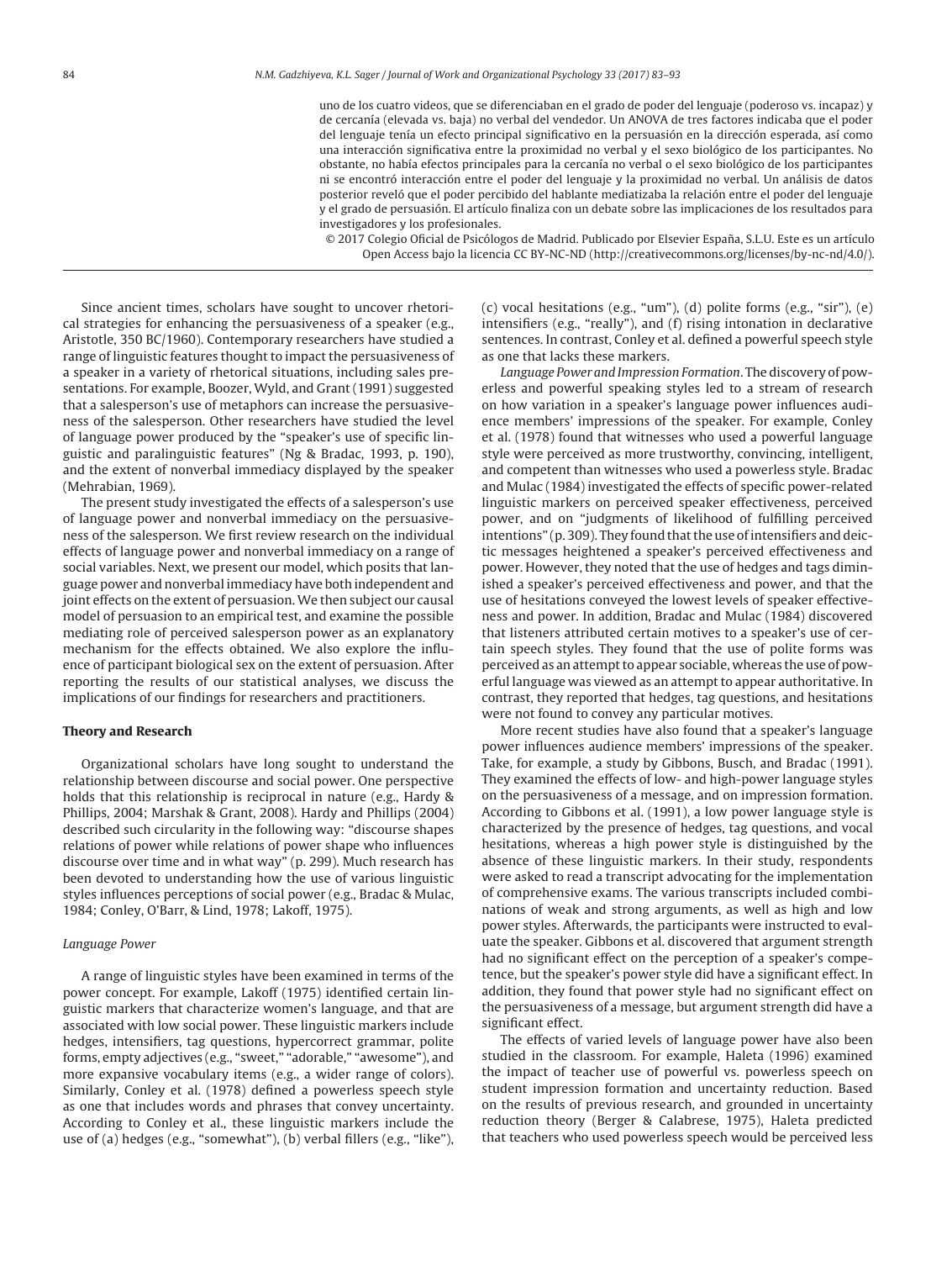favorably, and would generate more student uncertainty, than teachers who used powerful speech. In Haleta's study, students watched videos of teachers introducing themselves to classes. Haleta manipulated language power (high vs. low) in the videos. In the powerless language condition, the teacher exhibited from five to seven hesitations. After watching the videos, the students were instructed to rate the teacher on impression formation and uncertainty reduction scales. The findings showed that the teachers who used powerful language were perceived as higher in dynamism, status, and credibility than the teachers who used powerless language. Moreover, the students who were exposed to powerless language reported higher levels of uncertainty than the students who were exposed to powerful language.

Subsequent research investigated the effects of language power and communication channel on attitudes toward a communicator. For example, Sparks, Areni, and Cox (1998) discovered that the effects of language power varied depending on the communication modality. Specifically, they found that powerful language induced more positive perceptions of a communicator than powerless language in audio or video formats, but that the effects did not vary when a message was presented in a print mode.

Language Power and Persuasion. The aforementioned studies provide compelling evidence that a speaker's language power shapes audience members' impressions of the speaker. Turning now to the focal outcome of the present study, we review research on the relationship between language power and persuasion.

Burrell and Koper (1998) conducted a meta-analysis of 16 articles to answer the following question: "To what degree are speakers using powerful linguistic features perceived as more persuasive/credible than speakers using powerless features?" (p. 207). They ascertained that speakers who exhibited powerful language were perceived as more persuasive and credible than those who exhibited powerless language.

However, to what extent do Burrell and Koper's (1998) findings generalize to other channels of communication? Sparks and Areni (2002) found that a message was perceived as more persuasive when a communicator used powerful language, provided that the message was presented on audio as opposed to in print form.

In a follow-up study, Areni and Sparks (2005) explored the effects of powerless versus powerful language in two different modalities, print and videotape. Based on fundamentals of the elaboration likelihoodmodel (Petty & Cacioppo, 1986), Areni and Sparks reasoned that the presence of powerless speech markers in print and on videotape would act as negative peripheral cues, and thus have a negative impact on the participants' attitudes toward the product and communicator. The participants in their print condition were given a verbatim transcript of a test ad, and were asked to evaluate the message and communicator. In the videotape condition, the participants were exposed to a five-minute video of a test ad, and were also asked to rate the message and speaker.

Areni and Sparks (2005) found that in both the print and videotape conditions, communicators who used powerful language were viewed as more persuasive than those who used powerless language. Moreover, in both the print and videotape conditions, the respondents reported a more positive attitude toward the product when the communicator used powerful language as opposed to powerless.

In short, our review of the literature on language power strongly suggests that a speaker's use of powerful language enhances his or her persuasiveness (Areni & Sparks, 2005; Burrell & Koper, 1998; Sparks & Areni, 2002). Yet, a speaker's display of verbal cues does not occur in a vacuum. Rather, speech embodies both verbal and nonverbal cues. Consequently, we reasoned that we could potentially explain more of the variation in speaker persuasiveness by generating and testing a model that incorporated both types of cues.



**Figure 1.** A Model of How Language Power and Nonverbal Immediacy Influence the Extent of Persuasion.

According to our model (see Figure 1), language power (Ng & Bradac, 1993) and nonverbal immediacy (Mehrabian, 1969) not only exert independent effects on speaker persuasiveness, but also have a synergistic effect on the extent of persuasion. Let us now analyze the other independent variable in our model, nonverbal immediacy, and review research on its extent of association with speaker persuasiveness.

# Nonverbal Immediacy

The construct of immediacy in the communication field was first introduced by Mehrabian (1967, 1969), who defined immediacy as a communication behavior that reinforces the perception of closeness in interpersonal relationships. Mehrabian (1969) identified a range of nonverbal immediacy cues, which he claimed were related to the positive evaluation of a communicator. These nonverbal immediacy cues include (a) touching, (b) decreased distance, (c) forward lean, (d) eye contact, (e) orientation, (f) higher rates of gesturing, (g) positive head nods, (h) positive facial expression, (i) longer communication, (j) higher speech rate, (k) lower rate of hesitations, and (l) lower rate of halting (p. 206). Mehrabian's work led to an abundant stream of research on nonverbal immediacy in a range of communication contexts, including public speaking (Burgoon, Birk, & Pfau, 1990), teaching (Burroughs, 2007), supervision (Teven, 2006), and sales presentations (Leigh & Summers, 2002).

Nonverbal Immediacy in Public Speaking. Particularly germane to the present investigation is a study by Burgoon et al. (1990), who sought to uncover associations between a public speaker's display of various categories of nonverbally immediate behavior, and audience members' perceptions of the speaker's sociability, credibility, and persuasiveness. Burgoon et al. hypothesized that kinesic immediacy, in the form of more eye contact, forward lean, and facial pleasantness, along with vocal variety, would increase perceived speaker persuasiveness and sociability. The participants were students who were delivering persuasive speeches for a public speaking course. The audience members evaluated the speakers. In addition, two trained coders independently evaluated the first two minutes of each speech, as well as a randomly-sampled, twominute portion from the middle of each speech. Burgoon et al. found that a speaker's display of kinesic, proxemic, and vocal immediacy was positively related to audience members' perceptions of the speaker's perceived sociability, credibility, and persuasiveness.

Nonverbal Immediacy in Teaching. Beyond the study of nonverbal immediacy in public speaking, researchers have explored the effects of teacher nonverbal immediacy on a variety of classroom variables. For example, Burroughs (2007) investigated the relationship between teacher nonverbal immediacy and student compliance in the classroom. In Burroughs' study, student perceptions of teacher nonverbal immediacy were measured using the Immediate Behavior Scale (Andersen, 1978; Richmond, Gorham, & McCroskey, 1987). Burroughs discovered a positive relationship between teacher nonverbal immediacy and student compliance. In other words, the students who perceived their teachers as more nonverbally immediate showed more willingness to comply.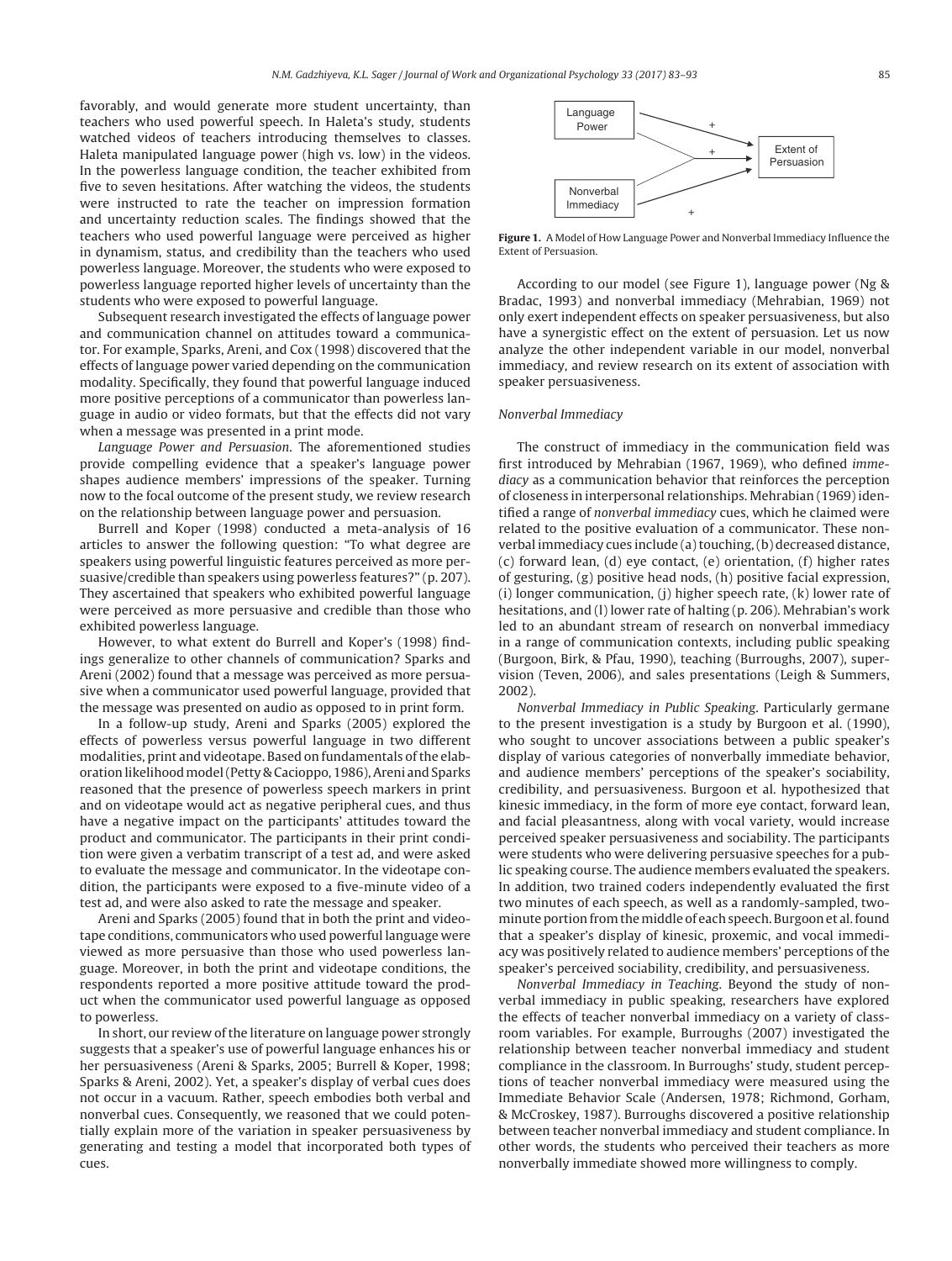In a similar study, Kearney, Plax, Smith, and Sorensen (1988) studied relationships among teacher nonverbal immediacy, teacher compliance-gaining strategies, and student resistance to on-task compliance. Kearney et al. (1988) hypothesized that there would be a significant interaction between teacher immediacy and teacher compliance-gaining strategy on student resistance to comply with the teacher's request. In their study, student participants were randomly assigned to one of four hypothetical written scenarios. The scenarios differed in terms of teacher immediacy (immediate vs. non-immediate) and compliance-gaining strategy (prosocial or antisocial). The students then completed surveys rating their willingness to comply with on-task demands. Kearney et al. found that the students reported a higher level of resistance to the immediate teachers who used antisocial techniques than the immediate teachers who used prosocial techniques.

Beyond the study of student resistance, Golish and Olson (2000) examined how a teacher's nonverbal immediacy related to students' use of various power currencies (French & Raven, 1959) in the classroom. Golish and Olson found that students reported using more expert power with nonverbally immediate teachers than they did with non-immediate teachers.

Another classroom variable that researchers have explored in relation to teacher nonverbal immediacy is student judgment of instructional quality. For example, Moore, Masterson, Christophel, and Shea (1996) studied the relationship between students' perceptions of teacher nonverbal immediacy and students' evaluation of instruction. In particular, they had students rate the teacher's nonverbal immediacy using the Immediacy Behavior Scale (Gorham, 1988) and rate the quality of instruction. Moore et al. (1996) found that student ratings of teacher nonverbal immediacy were positively correlated with student ratings of instructional quality.

Nonverbal Immediacy in Supervision. The effects of nonverbal immediacy have also been examined in the workplace. For example, Teven (2006) examined the influence of perceived supervisor power (antisocial vs. prosocial) and nonverbal immediacy (high vs. low) on participant satisfaction and liking for the supervisor. The author provided written descriptions of supervisor conduct, which included six types of nonverbal behaviors: (a) gesturing, (b) smiling, (c) giving eye contact, (d) exhibiting relaxed body positions, (e) moving around the organizational environment, and (f) being vocally expressive. The participants were randomly assigned to one of four written scenarios, which varied in terms of the supervisor's described display of power and level of nonverbal immediacy. Teven (2006) found that the participants were more satisfied with nonverbally immediate supervisors than they were with nonverbally non-immediate supervisors. Similarly, Teven (2006) discovered that the participants liked the supervisors who were nonverbally immediate more than the supervisors who were nonverbally non-immediate.

Nonverbal Immediacy in Sales Presentations. In addition to research on supervisor nonverbal immediacy, investigators have studied the effects of salesperson nonverbal immediacy on a variety of outcome variables. For example, Leigh and Summers (2002) examined how variation in salesperson display of certain nonverbal cues affected buyer judgments of the salesperson and sales presentation. In their study, individual professional buyers viewed one of eight videos, which depicted the different levels (i.e., intensities) of the nonverbal cues exhibited by the salesperson.

Leigh and Summers (2002) discovered that salesperson display of relatively steady eye gaze yielded more favorable buyer judgments of salesperson tactfulness, empathy, and sales aggressiveness than did intermittent eye gaze. They also found that salesperson display of relatively steady eye gaze yielded more favorable buyer judgments of the sales presentation (i.e., more interesting, emotional, believable, and personal) than did intermittent. Lastly, Leigh and Summers found that salesperson exhibition

of relatively frequent speech hesitations yielded less favorable judgments of the sales presentation (*i.e.*, less interesting and persuasive) than did relatively infrequent speech hesitations.

In a related study of pharmaceutical sales representatives, Teven and Winters (2007) explored the relationship between selfperceived nonverbal immediacy and self-assessments of motivation, competence, and physical attractiveness. Based on impression management theory (Goffman, 1959; Tedeschi, 1981), Teven and Winters predicted that self-reported nonverbal immediacy would be positively related to self-reported motivation, competence, and attractiveness. The participants in their study received selfadministered surveys by mail or in person and were asked to mail them back after completion. Teven and Winters discovered that nonverbally immediate pharmaceutical sales representatives perceived themselves to be more competent, motivated, and attractive than did nonverbally non-immediate sales representatives.

Taking a similar methodological approach, Limbu, Jayachandran, Babin, and Peterson (2016) studied how the selfreported nonverbal immediacy of pharmaceutical salespersons was related to their self-reported sales performance. In their study, salespersons rated their sales performance along two dimensions: one based on the quantity of their sales to physicians—"outcome performance" (p. 659), and the other based on the quality of their interactions with physicians—"relationship performance" (p. 659).

Limbu et al. found a significant positive association between salesperson nonverbal immediacy and relationship performance. However, they did not find a significant association between salesperson nonverbal immediacy and outcome performance. Based on these findings, Limbu et al. (2016) concluded "that salesperson nonverbal immediacy skills are essential for cultivating relationships with customers rather than [for] directly generating sales output" (p. 662).

# **Hypotheses**

Although the literature reviewed above is suggestive of main effects for language power (Burrell & Koper, 1998) and nonverbal immediacy (Burgoon et al., 1990) on persuasion, researchers have yet to explore the possible synergistic effect of heightened levels of both antecedents. As illustrated in Figure 1, our model holds that salesperson language power and nonverbal immediacy exert both independent and joint effects on salesperson persuasiveness.

Past research has examined connections between language power and persuasion. Powerful/powerless language styles have been shown to impact perceptions of message and source persuasiveness (Areni & Sparks, 2005; Burrell & Koper, 1998; Conley et al., 1978). For example, Burrell and Koper (1998) suggested that powerful language was perceived as more persuasive than powerless language. Similarly, Conley et al. (1978) reported that witnesses using powerful language in the courtroom were perceived as more persuasive than witnesses using powerless language.

Lakoff's (1975) work suggests that the use of powerless language is associated with low social power. Accordingly, we theorized that a speaker's use of powerless language may ultimately diminish the persuasiveness of the speaker because the speaker's use of such language may lead audience members to perceive the speaker to be a relatively powerless individual, which, in turn, may have a harmful effect on the speaker's credibility (Berlo, Lemert, & Mertz, 1969; Kenton, 1989). The adverse impact on the speaker's credibility would then account for the speaker's diminished persuasiveness (Hovland, Janis, & Kelley, 1953; Hovland & Weiss, 1951). On these grounds, we advance our first hypothesis:

**H1.** In a sales presentation, participants exposed to powerful language will be persuaded more than participants exposed to powerless language.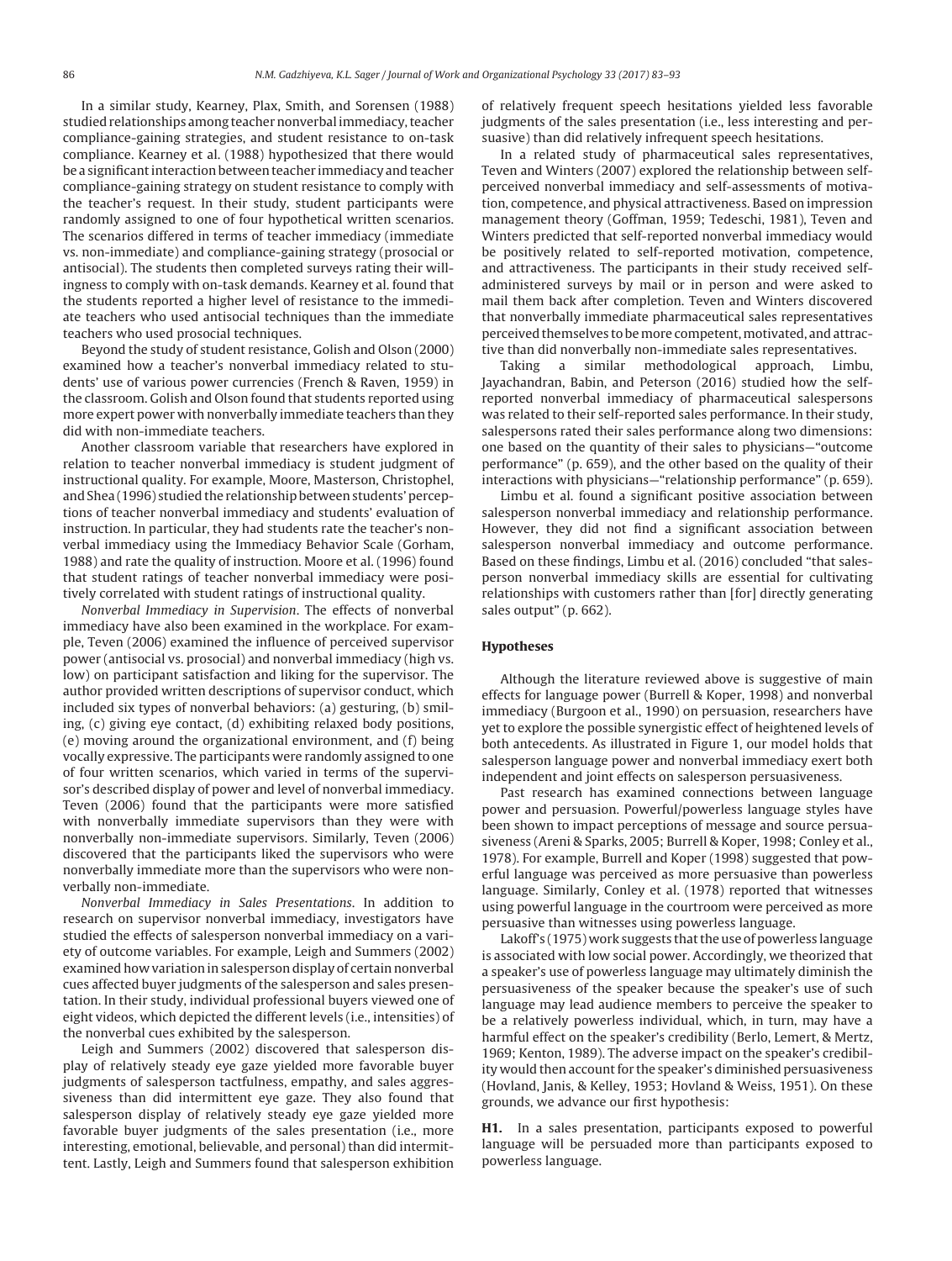According to Andersen and Andersen (2005), "the power and relational significance of nonverbal immediacy is, in part, the result of the multi-channeled nature of nonverbal communication" (p. 106). As nonverbal immediacy goes up, reliance on nonverbal cues increases, which renders messages more multichanneled in nature. As messages become more multi-channeled, the sender of those messages tends to be perceived as more powerful (Andersen, 1999). In related research, Nikolaus, Thomas, and Thomas (2011) suggested that several nonverbal cues, such as gestures and vocal expressiveness, have the inherent potential to increase the perceived power of the speaker. Drawing upon these findings, we theorized that as nonverbal immediacy goes up, the perceived power of the speaker goes up (Andersen, 1999; Nikolaus et al., 2011), which will likely increase the speaker's credibility (Berlo et al., 1969; Kenton, 1989). The heightened level of source credibility, in turn, will likely increase the persuasiveness of the speaker (Hovland et al., 1953; Hovland & Weiss, 1951). This line of reasoning forms the foundation for our next hypothesis:

**H2.** In a sales presentation, participants exposed to a high level of nonverbal immediacy will be persuaded more than participants exposed to a low level of nonverbal immediacy.

Our first two hypotheses address the independent effects that language power and nonverbal immediacy may have on persuasion. Given that both of these variables have the potential to increase the persuasiveness of a speaker through the common mechanism of increasing the perceived power of the speaker, we reasoned that a speaker's use of powerful language, along with a high level of nonverbal immediacy, would likely interact to produce a dramatic increase in the persuasiveness of the speaker. On these grounds, we advance the following interaction hypothesis:

**H3.** In a sales presentation, the increase in persuasion that is due to language power is significantly greater for participants exposed to a high level of nonverbal immediacy than it is for participants exposed to a low level of nonverbal immediacy.

The theoretical rationale for linking the independent and dependent variables in our model is largely based on our assumption that variation in a speaker's language power and nonverbal immediacy influence the perceived power of the speaker. Support for this assumption would derive from evidence that any statistically significant main or interaction effect discovered in the present study was, in fact, mediated by the intervening variable of Perceived Speaker Power. Thus, we pose the following research question:

**RQ1.** Does Perceived Speaker Power mediate any of the hypothesized relationships in the model of persuasion?

Although the biological sex of the salesperson in the present investigation (i.e., male) was a constant throughout the study, the biological sex of each participant varied. In a meta-analysis that examined biological sex differences in influenceability, Eagly and Carli (1981) determined that females were significantly more influenceable than males. Nevertheless, Eagly and Carli suggested that the magnitude of this biological sex difference, while statistically significant, was not practically significant: "approximately 1% of the variance of influenceability... [was] accounted for by sex. A sex difference as small as this may have few implications for social interaction" (p. 11).

Based on Eagly and Carli's (1981) meta-analytic finding of a statistically significant biological sex difference in influenceability, participant biological sex was added as a factor in our analysis of variance. At the same time, however, the limited amount of variability explained by biological sex in Eagly and Carli's meta-analysis suggested that it was more appropriate to pose non-directional research questions here than to advance directional hypotheses:

**RQ2.** In a sales presentation, is there a Biological Sex difference in the Extent of Persuasion?

**RQ3.** In a sales presentation, does participant Biological Sex interact with salesperson Nonverbal Immediacy and/or salesperson Language Power to influence the Extent of Persuasion?

# **Method**

## **Participants**

The participants in this study were 211 undergraduate students (100 females, 111 males) at a northwestern university in the United States. They ranged in age from 18 to 56  $(M=27.71)$ . The racial composition of the sample was as follows: 70.1% White, 13.3% Alaska Native, 5.2% Multi-Racial, 4.3% Hispanic, 2.4% Asian, 1.9% African-American, and 1.4% other races. Participation in the study was voluntary. At the discretion of each instructor, extra credit points were offered as an incentive for student participation in the study.

#### Procedure

The survey used in our study was administered online. One section of the survey was programmed to randomly display one of four videos to each respondent. The same speaker, a middle-aged Caucasian male, appeared in each of the four videos. In each video clip, the salesperson introduced a fictitious new book entitled Turn Your Ideas Into A Golden Parachute, and sought to persuade participants to purchase the book. Participants received no further information about the salesperson. The duration of each video clip was approximately two minutes. After viewing their randomly-assigned video clip, participants completed the remaining online survey items.

# Design

#### Independent variables

There were three independent variables in the present study. The first independent variable was Language Power, which had two levels: powerless vs. powerful. In the powerless language condition, the sales pitch included the following three speech markers: (a) tag questions (e.g., "isn't it?), (b) disclaimers (e.g., "I am not an expert, but"), and (c) nonverbal hesitations (e.g., "um"). In contrast, the sales pitch in the powerful language condition did not include these three speech markers.

The second independent variable was Nonverbal Immediacy, which also had two levels: low vs. high. These two conditions differed in terms of the frequency of occurrence of six nonverbal behaviors: (a) giving eye contact, (b) gesturing, (c) smiling, (d) displaying vocal variation, (e) varying body position, and (f) exhibiting body movement (Andersen, 1979). In the low Nonverbal Immediacy condition, the salesperson rarely displayed these six nonverbal behaviors. In contrast, in the high Nonverbal Immediacy condition, the salesperson frequently displayed these six nonverbal behaviors. The four videos used in the study represented the four unique combinations generated by crossing the independent variables of Language Power and Nonverbal Immediacy.

The last independent variable was participant Biological Sex, which had two levels: male vs. female. This naturally-occurring independent variable was measured by a single dichotomous item in the online survey. A 2 (powerless language vs. powerful language) x 2 (low nonverbal immediacy vs. high nonverbal immediacy) x 2 (male vs. female) factorial design was employed in the present study.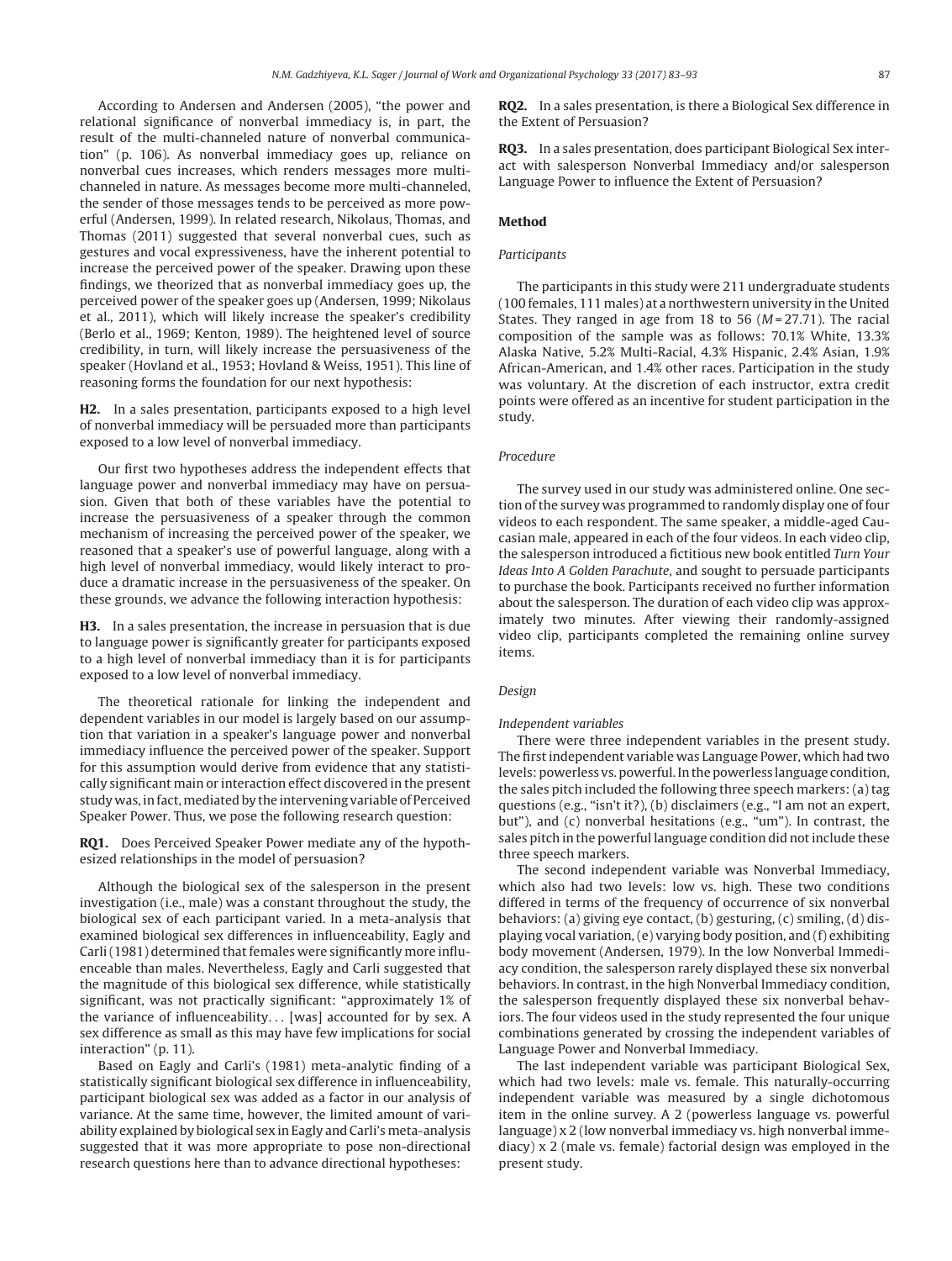#### Dependent variable

The dependent variable was the Extent of Persuasion. On the basis that behavioral intention has been widely viewed as an important determinant of behavior (Ajzen & Fishbein, 1980; Triandis, 1977), the Extent of Persuasion was operationalized as a participant's intention to buy the book. The Extent of Persuasion scale consisted of six items, which participants completed after viewing their randomly assigned video. Each of the six items was accompanied by a 7-point, Likert-type scale (1 = strongly disagree, 7 = strongly agree). Example items from this six-item scale included: "The speaker in the video convinced me to buy the book" and "I plan to buy the book described in the video." In the present study, Cronbach's alpha for the Extent of Persuasion scale was .86.

Manipulation checks. The online survey included two manipulation check items, which measured participants' perceptions of the speaker's degree of power. The first item measured whether participants discerned differences in the speaker's power due to variation in the speaker's use of powerful or powerless language: "The speaker's Verbal Messages (i.e., choice of words) made him appear powerful."

The second item, on the other hand, measured whether participants discerned differences in the speaker's power due to variation in the speaker's display of a high or low level of nonverbal immediacy: "The speaker's Nonverbal Messages (i.e., way of speaking and body language) made him appear powerful." Each of the two manipulation check items was accompanied by a 7-point, Likerttype scale ( $1 =$ strongly disagree,  $7 =$ strongly agree).

# **Results**

# Phase I: Manipulation Checks

There were five phases of data analysis in the present study. In each phase, alpha was set at .05 for all statistical tests. The first phase was dedicated to evaluating the experimental manipulations. Participants exposed to powerful language,  $M = 3.71$ ,  $SD = 1.72$ , perceived the speaker to be significantly more powerful than did participants exposed to powerless language,  $M = 1.98$ ,  $SD = 1.22$ ,  $t(201.28) = -8.50$ ,  $p < .001$ ,  $d = 1.16$ . Similarly, participants exposed to a high level of nonverbal immediacy,  $M = 3.10$ ,  $SD = 1.74$ , perceived the speaker to be significantly more powerful than did participants exposed to a low level of nonverbal immediacy,  $M = 2.15$ ,  $SD = 1.42$ ,  $t(175.97) = -4.23$ ,  $p < .001$ ,  $d = 0.60$  (Cohen, 1988; Soper, 2016).

# Phase II: Participant Age and Race

The objective of the second phase of data analysis was to determine the degree to which the Extent of Persuasion was related to participant Age and Race. A correlational analysis revealed that the Extent of Persuasion was not significantly related to participant Age,  $r = -0.01$ ,  $p = 0.935$ .

Multiple regression analysis was used to assess the degree of association between the Extent of Persuasion and participant Race. To make this assessment, the nine racial categories in the online survey were treated as a set of eight dummy variables. The category of White non-Hispanic/Caucasian was omitted from the set so that comparisons could potentially be made with this racial category. As a set of dummy variables, participant Race did not explain a significant proportion of the variance in the Extent of Persuasion,  $F(8, 202) = 1.62$ ,  $p = .121$ ,  $R^2 = .060$ , adjusted  $R^2 = .023$ . The estimated value of the squared population cross-validated multiple correlation or  $\widehat{\rho}_{\mathrm{c}}$  (Lautenschlager, 1990) was calculated via Cattin's (1980) formula to be .010. See Table 1 for more details of the multiple regression analysis.

## **Table 1**

Multiple Regression of the Extent of Persuasion onto Participant Race.

| Predictor        | B       | SE <sub>B</sub> | β      | t       | p    |
|------------------|---------|-----------------|--------|---------|------|
| Alaska Native    | $-0.37$ | 0.27            | $-.10$ | $-1.39$ | .165 |
| African-American | 0.39    | 0.66            | .04    | 0.59    | .558 |
| Hispanic         | 0.34    | 0.45            | .05    | 0.76    | .447 |
| Asian            | 0.90    | 0.59            | .11    | 1.53    | .128 |
| Pacific Islander | $-1.36$ | 1.30            | $-.07$ | $-1.05$ | .296 |
| American Indian  | 1.39    | 0.92            | .10    | 1.50    | .135 |
| Multiracial      | $-0.10$ | 0.41            | $-.02$ | $-0.25$ | .804 |
| Other            | 1.47    | 0.76            | .13    | 1.94    | .054 |
|                  |         |                 |        |         |      |

# Phase III: Hypotheses 1-3

In the third phase of data analysis, Hypotheses 1-3 were tested via a three-way analysis of variance (ANOVA). The independent variables were Language Power (powerless vs. powerful), Nonverbal Immediacy (low vs. high), and participant Biological Sex (male vs. female). The dependent variable was the Extent of Persuasion. The omnibus F for the overall factorial model approached statistical significance,  $F(7, 203) = 1.98$ ,  $p = .059$ ,  $\eta_p^2 = .064$ . At the same time, however, statistically significant main and interaction effects emerged from the three-way ANOVA (see Table 2).

Support was found for H1. The three-way ANOVA yielded a main effect for Language Power,  $F(1, 203) = 4.01$ ,  $p = .047$ ,  $\eta_p^2 = .019$ . As predicted, the Extent of Persuasion was significantly greater for participants exposed to powerful language,  $M = 2.56$ ,  $SD = 1.35$ , than it was for participants exposed to powerless language,  $M = 2.17$ , SD = 1.24. Thus, regardless of the nonverbal immediacy level of the salesperson, and the biological sex of the participant, participants reported higher levels of willingness to buy the book when the salesperson used powerful as opposed to powerless language.

However, no support was found for H2. Specifically, there was no main effect for Nonverbal Immediacy,  $F(1, 203)$  = 1.93,  $p = 0.166$ ,  $\eta_p^2$  = .009. Surprisingly, the Extent of Persuasion was less in the high nonverbal immediacy condition,  $M = 2.21$ ,  $SD = 1.21$ , than it was in the low nonverbal immediacy condition,  $M = 2.52$ ,  $SD = 1.38$ , but this difference was not statistically significant.

Lastly, no support was found for H3. The hypothesized interaction between Language Power and Nonverbal Immediacy did not attain statistical significance,  $F(1, 203)$  = .90, p = .345,  $\eta_p^2$  = .004. Thus, the combination of powerful language and high nonverbal immediacy did not have a synergistic effect on the Extent of Persuasion (see Table 3 and Figure 2).

# Phase IV: Research Question 1

The fourth phase of data analysis was dedicated to answering RQ1. In this phase, the results of three approaches to statistical mediation analysis were triangulated. In mediation analysis, the total effect can be decomposed into the direct effect plus the indirect effect (Kenny, 2016). In words, this additive relationship can be

#### **Table 2**

Three-way ANOVA for the Effects of Language Power, Nonverbal Immediacy, and Biological Sex on the Extent of Persuasion.

| Source                      | SS     | df  | <b>MS</b> | F    | $\boldsymbol{p}$ |
|-----------------------------|--------|-----|-----------|------|------------------|
| Nonverbal Immediacy<br>(NI) | 3.23   |     | 3.23      | 1.93 | .166             |
| Language Power (LP)         | 6.69   |     | 6.69      | 4.01 | .047             |
| Biological Sex (BS)         | 2.55   |     | 2.55      | 1.53 | .218             |
| $NI \times LP$              | 1.50   | 1   | 1.50      | 0.90 | .345             |
| $NI \times BS$              | 6.58   |     | 6.58      | 3.94 | .048             |
| $LP \times BS$              | 0.39   | 1   | 0.39      | 0.24 | .628             |
| $NI \times LP \times BS$    | 0.74   | 1   | 0.74      | 0.45 | .505             |
| Within                      | 339.02 | 203 | 1.67      |      |                  |
| Total                       | 362.18 | 210 |           |      |                  |
|                             |        |     |           |      |                  |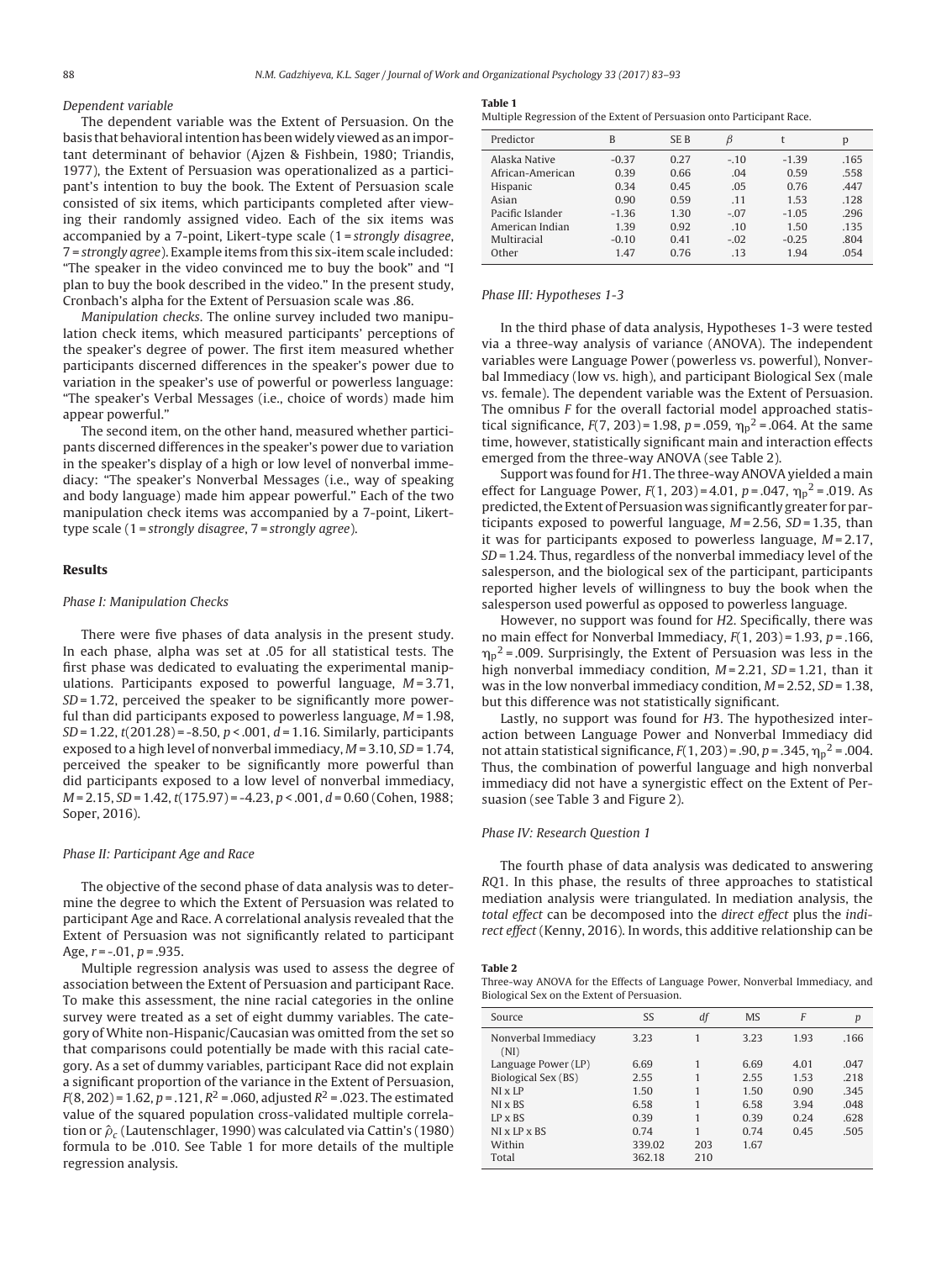#### **Table 3**

Descriptive Statistics for the Effects of Nonverbal Immediacy and Language Power on the Extent of Persuasion.

|                                                     | Powerless Language |              | Powerful Language |              |
|-----------------------------------------------------|--------------------|--------------|-------------------|--------------|
|                                                     | M                  | SD           | M                 | SD           |
| Low Nonverbal Immediacy<br>High Nonverbal Immediacy | 2.39<br>1.96       | 1.45<br>1.20 | 2.61<br>2.48      | 1.45<br>1.20 |



**Figure 2.** Effects of Language Power and Nonverbal Immediacy on the Extent of Persuasion.

expressed as: "total effect = direct effect + indirect effect" (Kenny, 2016, The Indirect Effect section, para. 1). In terms of unstandardized regression coefficients, the same additive relationship can be expressed as: " $c = c' + ab$ " (Kenny, 2016, The Indirect Effect section, para. 1). For ease of interpretation, these three effects are displayed visually in Figures 3 and 4. According to Kenny (2016), "In contemporary mediational analyses, the indirect effect or ab is the measure of the amount of mediation" (The Indirect Effect section, para. 1).

In the present study, mediational analyses were conducted using the PROCESS macro for SPSS (Hayes, 2013). The presumed mediating variable, Perceived Speaker Power, was operationalized by a participant's score on the following 7-point, Likert-type, manipulation-check item: "The speaker's Verbal Messages (i.e., choice of words) made him appear powerful." The independent variable, Language Power, consisted of the experimental condition (powerless language vs. powerful language) to which a participant was randomly assigned. Prior to conducting the mediational analyses, Language Power was dummy coded (0 = powerless language, 1 = powerful language). Finally, the dependent variable, Extent of Persuasion, consisted of a participant's average score on a



**Figure 3.** Total effect of Language Power on Extent of Persuasion  $* n < 05$ .



**Figure 4.** Indirect effect of Language Power on Extent of Persuasion through Perceived Speaker Power.  $* n < 0001$ 

six-item scale that measured the participant's intention to buy the book.

Three different statistical approaches were used to determine whether Perceived Speaker Power mediated the relationship between Language Power and Extent of Persuasion: (a) Baron and Kenny's (1986) approach, (b) the Sobel test (Sobel, 1982), and (c) the bootstrapped confidence interval (Kenny, 2016; Preacher & Hayes, 2004).

Baron and Kenny's (1986) approach. Baron and Kenny (1986) described an approach for assessing whether the effect of X (an independent variable) on Y (a dependent variable) is mediated by M (the presumed mediating variable). In particular, they argued that in order for M to be classified as a mediating variable, the following four conditions must hold. First, X must be a significant predictor of Y. Second, X must be a significant predictor of M. Third, controlling for X, M must be a significant predictor of Y. Lastly, controlling for M, X must be a weaker predictor of Y compared to when X was the sole predictor of Y (Baron & Kenny, 1986; Kenny, 2016; Preacher & Hayes, 2004). Reported below are the results of a series of regression analyses that were conducted to assess whether Baron and Kenny's (1986) four conditions held for Language Power (the independent variable), Perceived Speaker Power (the potential mediating variable), and Extent of Persuasion (the dependent variable).

The first regression analysis assessed the total effect of Language Power on Extent of Persuasion (see Figure 3). In this analysis, Language Power was the predictor, and Extent of Persuasion was the criterion. The regression model was significant,  $F(1, 209) = 4.63$ ,  $p = .0326$ ,  $R^2 = .022$ , adjusted  $R^2 = .017$ ,  $\hat{\rho}_c = .017$ . Path c was significant, c = .3868, t(209) = 2.15, p = .0326. So, Language Power was a significant predictor of Extent of Persuasion.

The second regression analysis assessed path a (see Figure 4). Here, Language Power was the predictor, and Perceived Speaker Power was the criterion. The regression model was significant,  $F(1, 209)$  = 68.94, p < .0001,  $R^2$  = .248, adjusted  $R^2$  = .244,  $\hat{\rho}_c = .244$ . Path *a* was significant, a = 1.7284,  $t(209) = 8.30$ ,  $p < .0001$ . So, Language Power was a significant predictor of Perceived Speaker Power.

The third regression analysis assessed paths b and c' (see Figure 4). In this model, Language Power and Perceived Speaker Power were the predictors, and Extent of Persuasion was the criterion. The overall regression model was significant,  $F(2, 208) = 17.24$ ,  $p < .0001$ ,  $R^2 = .142$ , adjusted  $R^2 = .134$ ,  $\hat{\rho}_c = .130$ . Path b was significant, b = .3030,  $t(208) = 5.41$ ,  $p < .0001$ . So, controlling for Language Power, Perceived Speaker Power was a significant predictor of Extent of Persuasion. However, path c' was not significant,  $c' = -$ .1369,  $t(208) = -0.70$ ,  $p = .4823$ . Thus, controlling for Perceived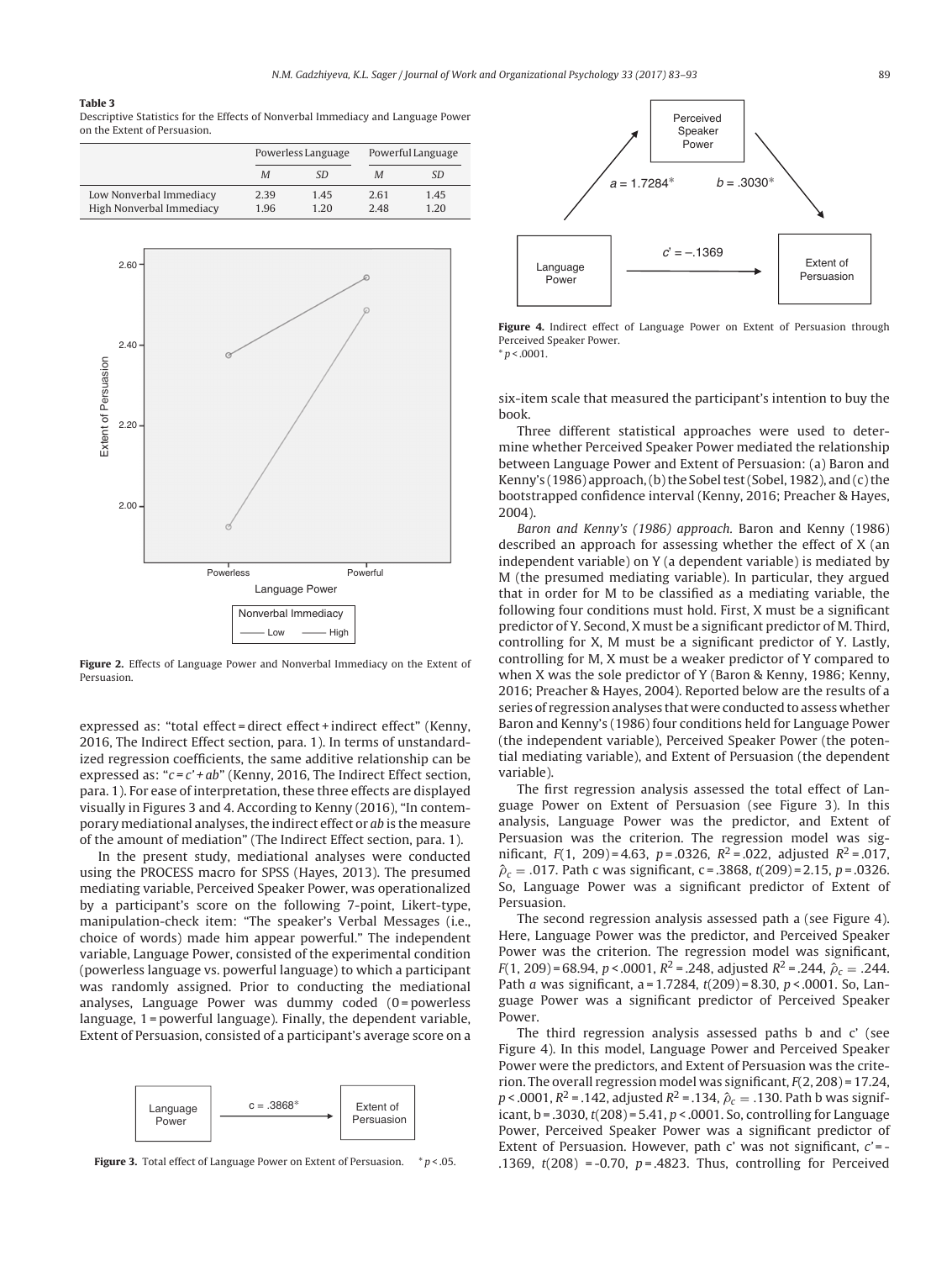Speaker Power, Language Power was no longer a significant predictor of Extent of Persuasion.

Recall that when Language Power was the sole predictor of Extent of Persuasion (see Figure 3), the unstandardized regression coefficient for Language Power (that is, c) was .3868. In contrast, when Language Power and Perceived Speaker Power were jointly entered as predictor variables (see Figure 4), the unstandardized regression coefficient for Language Power (that is, c') decreased in magnitude to  $-1369$ . Furthermore, the accompanying t-test revealed that this value for  $c'$  (that is, -.1369) was not significantly different from 0. In short, the pattern of results from the set of regression analyses performed in this study closely corresponded to the pattern described by Baron and Kenny (1986) for a mediating variable. So, based on the criteria outlined by Baron and Kenny, Perceived Speaker Power appeared to mediate the relationship between Language Power and Extent of Persuasion. Nevertheless, as pointed out by Preacher and Hayes (2004), "There are more statistically rigorous methods by which mediation may be assessed" (p. 718). Preacher and Hayes (2004) identified the Sobel test (Sobel, 1982) and bootstrapping (Kenny, 2016; Preacher & Hayes, 2004) as two of the more rigorous approaches.

Sobel test. The second approach used to assess whether Perceived Speaker Power mediated the relationship between Language Power and Extent of Persuasion was the Sobel test (Sobel, 1982). According to Preacher and Hayes (2004), "the Sobel test is conducted by comparing the strength of the indirect effect of X on Y [that is, ab] to the point null hypothesis that it equals zero" (p. 718). In the present study, the results of the Sobel test ( $z = 4.51$ ,  $p < .0001$ ,  $\kappa^2 = .18$ ) provided additional confirmatory evidence that Perceived Speaker Power significantly mediated the relationship between Language Power and Extent of Persuasion.

Bootstrapped confidence interval. A third assessment of whether Perceived Speaker Power was a significant mediator was performed via analysis of a bootstrapped 95% confidence interval for the value of the indirect effect (that is, ab) (Preacher & Hayes, 2004). According to Kenny (2016), "If zero is not in the [confidence] interval, then the researcher can be confident that the indirect effect is [significantly] different from zero" (Bootstrapping section, para. 1). In the present study, a 95% confidence interval for the value of the indirect effect, which was constructed from 1000 bootstrap samples, did not contain zero, 95% CI [.3221, .7810]. This finding further buttressed the position that Perceived Speaker Power significantly mediated the relationship between Language Power and Extent of Persuasion.

## Phase V: Research Questions 2 and 3

The fifth and final phase of data analysis addressed Research Questions 2 and 3. With regard to RQ2, no main effect was found for participant Biological Sex,  $F(1, 203)$  = 1.53, p = .218,  $\eta_p^2$  = .007. Male participants,  $M = 2.22$ ,  $SD = 1.26$ , did not differ significantly from female participants,  $M = 2.52$ ,  $SD = 1.35$ , in the Extent of Persuasion. As concerns RQ3, however, there was a statistically significant interaction between Biological Sex and Nonverbal Immediacy, F(1, 203) = 3.94, p = .048,  $\eta_p^2$  = .019 (see Table 2). The nature of this interaction was probed using tests of simple effects.

The Extent of Persuasion for the female participants exposed to a low level of Nonverbal Immediacy,  $M = 2.76$ ,  $SD = 1.46$ , was significantly greater than it was for the female participants exposed to a high level of Nonverbal Immediacy,  $M = 2.16$ ,  $SD = 1.07$ ,  $F(1)$ , 203)=5.84,  $p = .017$ ,  $\eta_p^2 = .028$ . In contrast, the Extent of Persuasion was not significantly different between the male participants exposed to a low level of Nonverbal Immediacy, M = 2.19, SD = 1.20, and the male participants exposed to a high level of Nonverbal

### **Table 4**

Descriptive Statistics for the Effects of Nonverbal Immediacy and Biological Sex on the Extent of Persuasion.

|                                                     | Male         |              | Female       |              |
|-----------------------------------------------------|--------------|--------------|--------------|--------------|
|                                                     | M            | SD           | М            |              |
| Low Nonverbal Immediacy<br>High Nonverbal Immediacy | 2.19<br>2.25 | 1.20<br>1.33 | 2.76<br>2.16 | 1.46<br>1.07 |



**Figure 5.** Interaction Effect of Biological Sex and Nonverbal Immediacy on the Extent of Persuasion.

Immediacy,  $M = 2.25$ ,  $SD = 1.33$ ,  $F(1, 203) = .17$ ,  $p = .678$ ,  $\eta_p^2 = .001$ (see Table 4 and Figure 5).

# **Discussion**

The present study sought to integrate two lines of research on the antecedents of persuasion, one rooted in the study of verbal communication, and the other anchored in the study of nonverbal communication. According to our model (see Figure 1), a salesperson's use of powerful language, and display of a high level of nonverbal immediacy, should singularly and jointly increase the persuasiveness of the salesperson.

The rationale underlying our particular choice of independent variables—language power and nonverbal immediacy—was our assumption that both variables have the potential to influence the perceived power of a speaker. We theorized that as the perceived power of a speaker increases, his or her credibility will increase (Berlo et al., 1969; Kenton, 1989) and, as a consequence, the persuasiveness of the speaker will increase (Hovland et al., 1953; Hovland & Weiss, 1951).

With the justification for our model firmly in place, we then subjected the model to a rigorous empirical test using a three-way ANOVA. We found that the average persuasive effect was significantly greater for participants exposed to powerful language than it was for participants exposed to powerless language. Thus, regardless of the salesperson's level of nonverbal immediacy, and the participant's biological sex, participants reported a higher level of willingness to buy the book when the salesperson used powerful as opposed to powerless language.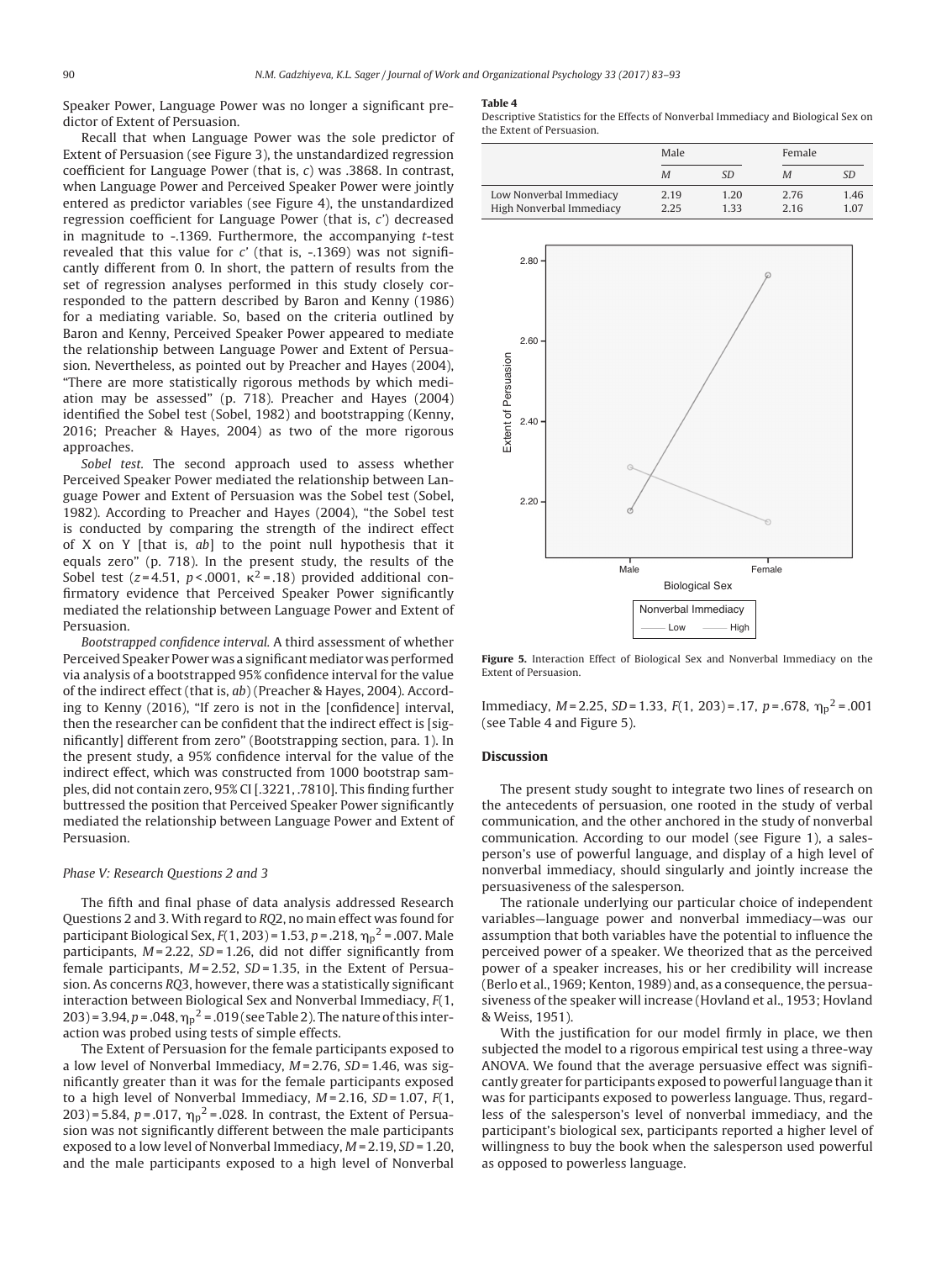Contrary to expectations, however, the average persuasive effect was not greater in the high nonverbal immediacy condition than in the low nonverbal immediacy condition. Similarly, the combination of powerful language and high nonverbal immediacy did not synergistically amplify the persuasiveness of the salesperson. Thus, powerful language and high nonverbal immediacy were not mutually reinforcing variables in the present study.

Research on interpersonal attraction could account for the lack of a statistically significant effect of nonverbal immediacy on persuasion. Past research has shown that nonverbal immediacy is positively related to liking in interpersonal relationships (Andersen, 1978; Teven, 2006; Teven & Winters, 2007). Likeability of a communicator, in turn, has been found to lead to successful sales (Brown, 1990; Jones, Moore, Stanland, & Wyatt, 1998). However, the effect of nonverbal immediacy on liking may not be immediate.

Research on nonverbal immediacy and liking has revealed that nonverbal immediacy promotes liking in such long-term communicative patterns as supervisor and subordinate, and teacher and student (Andersen, 1978; Teven, 2006). In real-life sales contexts, where there is some kind of long-term, buyer-seller relationship, feelings of positive affect may gradually increase over time due to nonverbal immediacy and other factors, which, in turn, may lead to successful sales. However, in the present study, the brief time that participants were exposed to the salesperson, coupled with the inability to interact directly with him, could have limited participants' development of positive affect for the salesperson. In short, due to the brevity of the sales pitch, the potential persuasive effect of the salesperson's high level of nonverbal immediacy could have been reduced by participants' lack of positive affect for the salesperson.

The absence of a statistically significant interaction between language power and nonverbal immediacy could be due to the disparity in the levels of perceived speaker power generated by the manipulation of the independent variables. Close examination of the means for the manipulation check items revealed that the heightened levels of language power and nonverbal immediacy yielded perceptions of speaker power that were significantly greater than the perceptions yielded by the diminished levels of these variables. However, the magnitude of each variable's effect was noticeably different between the two variables. In particular, the mean difference and corresponding effect size were smaller for Nonverbal Immediacy,  $M_1-M_0 = .95$ ,  $d = 0.60$ , than they were for Language Power,  $M_1-M_0 = 1.73$ ,  $d = 1.16$  (Cohen, 1988; Soper, 2016). Consequently, the combination of powerful language and high nonverbal immediacy may not have generated a high enough level of perceived speaker power to ultimately produce a statistically significant interaction effect.

The discovery of a main effect for language power provided the impetus for determining whether perceived speaker power mediated the relationship between language power and the extent of persuasion. To make this determination, three different statistical approaches were utilized: (a) Baron and Kenny's (1986) approach, (b) the Sobel test (Sobel, 1982), and (c) the bootstrapped confidence interval (Kenny, 2016; Preacher & Hayes, 2004). The results of all three approaches converged in support of our position that perceived speaker power mediates the effect of language power on the extent of persuasion.

Although there was no main effect for biological sex on the extent of persuasion, there was a statistically significant interaction between biological sex and nonverbal immediacy. Analysis of this interaction revealed a synergistic effect, which resulted from the exposure of female participants to a low level of nonverbal immediacy.

The observed interaction between biological sex and nonverbal immediacy may be attributable to two complementary mechanisms. First, the results of Eagly and Carli's (1981) metaanalysis suggested that women are slightly more persuadable than men. Second, the female participants in this study may have perceived the salesperson's display of a low level of nonverbal immediacy as role-appropriate, professional behavior, which, in turn, could have increased the perceived credibility of the salesperson. The coupling of the female participants' slightly elevated baseline persuadability (Eagly & Carli, 1981) along with their exposure to a salesperson who they likely perceived to be relatively high in credibility (Hovland et al., 1953; Hovland & Weiss, 1951) could have been mutually reinforcing, and thus account for the spike in the extent of persuasion.

Whereas the present finding of an effect for language power on persuasion is similar to the results of previous studies (e.g., Areni & Sparks, 2005; Burrell & Koper, 1998), the non-significant effect of nonverbal immediacy on persuasion is inconsistent with past scholarship (e.g., Burgoon et al., 1990). Recall that in the present study, a high level of nonverbal immediacy did not have a significantly greater persuasive effect than did a low level of nonverbal immediacy. Yet, amanipulation check revealed that nonverbal immediacy behaviors were positively related to perceptions of power. These seemingly contradictory findings suggest that our theoretical rationale for connecting nonverbal immediacy to persuasion needs to be modified.

Future research should identify the mechanisms by which an increase in nonverbal immediacy can lead to an increase in persuasion (Burgoon et al., 1990). Variables other than the perceived power of the speaker, such as source credibility (e.g., Burgoon et al., 1990) and likeability of the source (e.g., Brown, 1990), should be investigated as possible mediators of the hypothesized relationship between nonverbal immediacy and persuasion.

Future research should also examine a wide range of potential moderating variables that could possibly interact with nonverbal immediacy to influence the extent of persuasion. These moderating variables could include various individual difference variables such as the salesperson's biological sex, gender, race, physical attractiveness, formality of dress, regional dialect, and fluency in English.

Furthermore, replication of the present study using a range of different communication channels (e.g., actual face-to-face interaction), and with different types of products, could shed light on whether communication channel or product type moderate the impact of nonverbal immediacy on persuasion. Finally, the addition of survey measures of intrapsychic variables, such as psychological proneness and resistance to persuasion (Brandt, 1979), could further advance researchers' understanding of possible personsituation interaction effects on persuasion.

Moving beyond the theoretical implications of this study, the present findings have practical implications for the training and development of salespeople. Our findings suggest that when giving sales presentations, salespeople should carefully construct and rehearse their sales pitches to ensure that they are relatively free of powerless speech markers, such as tag questions, disclaimers, and nonverbal hesitations.

Another practical implication of this investigation concerns the appropriateness of relying on nonverbal immediacy to bring about persuasion. The findings of the present study, along with those of other researchers (Andersen, 1978; Brown, 1990; Jones et al., 1998; Teven, 2006), suggest that language power has more of an immediate effect on persuasion, whereas nonverbal immediacy has more of a cumulative, delayed effect. Therefore, we recommend that when called upon to make infrequent, brief sales presentations, salespeople should not rely heavily on nonverbal immediacy as a persuasive strategy.

Although carefully designed, the present study does have limitations. One limitation is that actual behavioral evidence of persuasion (i.e., buying the book) was not observed. Instead,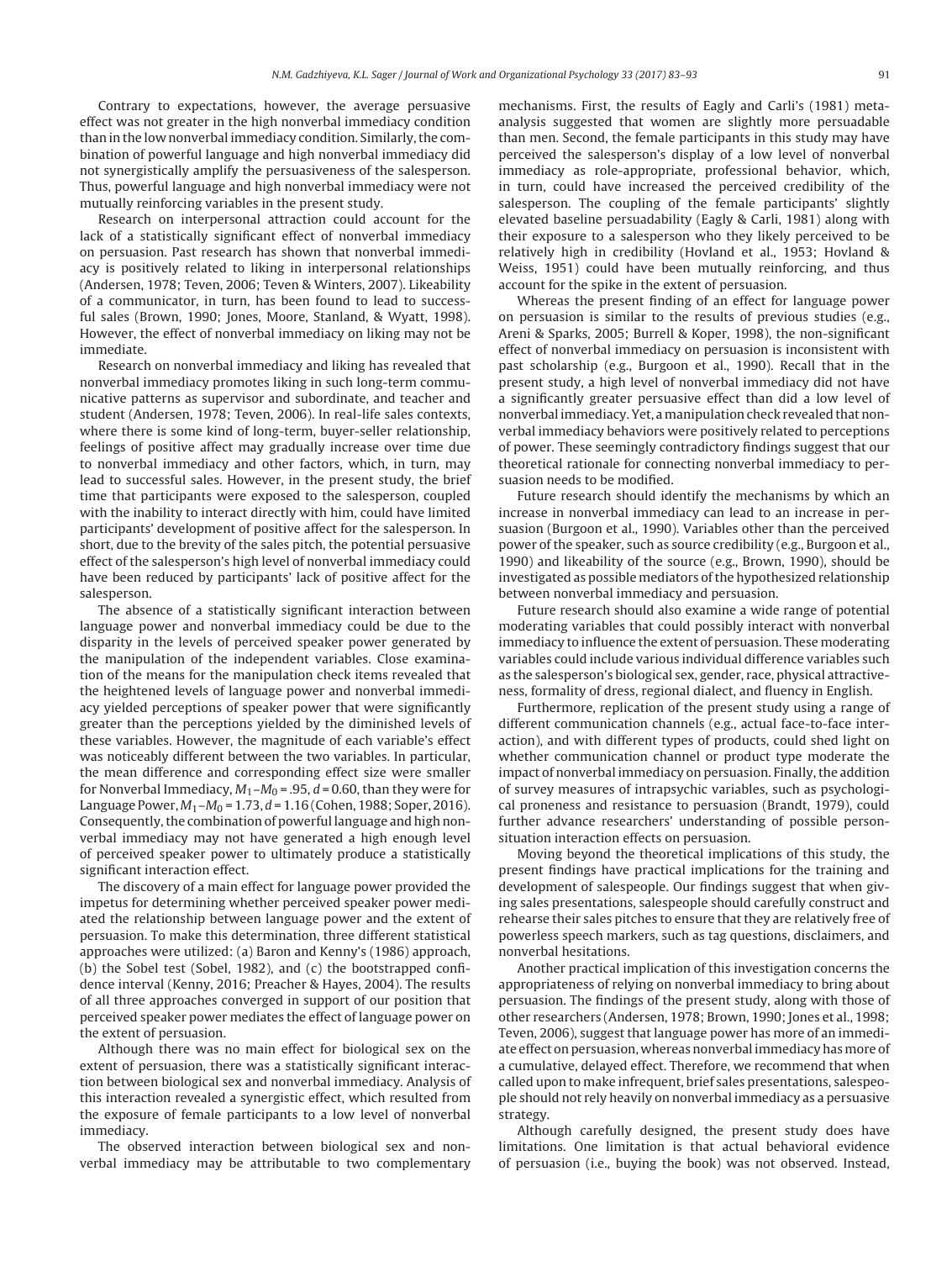behavioral intent was measured. Because moderating variables, such as individual difference characteristics and past behavior, may weaken the link between intention and behavior (e.g., Bentler & Speckart, 1979; Howard & Sheth, 1969; Zuckerman, Siegelbaum, & Williams, 1977), intention to buy the book may not necessarily have led to actual buying behavior.

Another limitation is that the book dealt with ways to increase one's wealth. However, participant income was not measured in the survey. If an additional survey item that measured participant income had been included in the survey, then the potential influence of participant income on willingness to buy the book could have been controlled for in the statistical analyses.

A further limitation stems from the nature of the sales presentation. Because the sales presentation was a simulation, and was relatively brief in duration, the ecological validity of the study may be somewhat diminished. Nevertheless, the manipulation checks did confirm that participants perceived the differential levels of language power and nonverbal immediacy.

A final limitation concerns the unit of analysis in the present study. Specifically, this investigation focused solely on the salesperson's communication behavior. The customer's communication style was not measured. However, Williams and Spiro (1985) discovered that in salesperson-customer interactions, both the salesperson's communication style and the customer's communication style exerted independent effects on the amount sold. Shifting to a dyadic unit of analysis, which characterizes the communication styles of both the salesperson and the customer (participant), would likely increase the amount of variance explained in participant intention to buy the book.

#### **Conclusion**

From the characterization of various persuasive strategies (e.g., logos, pathos, and ethos) by Aristotle in 350 BC, to the groundbreaking research on source credibility by Hovland and Weiss in 1951, to the study of language power and nonverbal immediacy in the present study, researchers have endeavored to discover ways to maximize the persuasiveness of a speaker. The present investigation not only provides insight into the effects of language power on persuasion, but also provides a foundation on which to expand researchers' understanding of the complex interplay between nonverbal immediacy and persuasion.

## **Conflict of Interest**

The authors of this article declare no conflict of interest.

## **References**

- Ajzen, I., & Fishbein, M. (1980). Understanding attitudes and predicting social behavior. Englewood Cliffs, NJ: Prentice-Hall.
- Andersen, J. F. (1978). The relationship between teacher immediacy and teaching effectiveness (unpublished doctoral dissertation). West Virginia University. Morgantown, WV.
- Andersen, J. F. (1979). Teacher immediacy as a predictor of teaching effectiveness. In D. Nimmo (Ed.), Communication Yearbook 3. (pp. 543–559). New Brunswick, NJ: Transaction Books
- Andersen, P. A. (1999). Nonverbal Communication: Forms and function. Mountain View, CA: Mayfield.
- Andersen, P. A., & Andersen, J. F. (2005). Measurements of perceived nonverbal immediacy. In V. Manusov (Ed.), The sourcebook of nonverbal measures: Going beyond words (pp. 106–110). Malwah, NJ: Lawrence Erlbaum Associates.
- Areni, C. S., & Sparks, J. R. (2005). Language power and persuasion. Psychology and Marketing, 22, 507–525.
- Aristotle (1960). Rhetoric (L. Cooper, Trans.). New York, NY: Appleton-Century-Crofts, Inc. (Original work published 350 BC).
- Baron, R. M., & Kenny, D. A. (1986). The moderator-mediator variable distinction in social psychological research: Conceptual, strategic and statistical considerations. Journal of Personality and Social Psychology, 51, 1173–1182.
- Bentler, P. M., & Speckart, G. (1979). Models of attitude-behavior relations. Psychological Review, 86, 452–464.
- Berger, C. R., & Calabrese, R. J. (1975). Some explorations in initial interaction and beyond: Toward a developmental theory of interpersonal communication. Human Communication Research, 1, 99–112.
- Berlo, D. K., Lemert, J. B., & Mertz, R. J. (1969). Dimensions for evaluating the acceptability of message sources. The Public Opinion Quarterly, 33, 563–576.
- Boozer, R. W., Wyld, D. C., & Grant, J. (1991). Using metaphor to create more effective sales messages. The Journal of Consumer Marketing, 8, 59–67.
- Bradac, J. J., & Mulac, A. (1984). A molecular view of powerful and powerless speech styles: Attributional consequences of specific language features and communicator intentions. Communication Monographs, 51, 307–319.
- Brandt, D. R. (1979). Listener propensity to counterargue, distraction, and resistance to persuasion. Central States Speech Journal, 30, 321–331.
- Brown, S. P. (1990). Use of closed influence tactics by salespeople: Incidence and buyer attributions. Journal of Personal Selling and Sales Management, 10, 17–29.
- Burgoon, J. K., Birk, T., & Pfau, M. (1990). Nonverbal behaviors, persuasion, and credibility. Human Communication Research, 17, 140–169.
- Burrell, N. A., & Koper, R. J. (1998). The efficacy of powerful/powerless language on attitudes and source credibility. In M. Allen, & R. W. Preiss (Eds.), Persuasion: Advances through meta-analysis (pp. 203–215). Cresskill, NJ: Hampton.
- Burroughs, N. F. (2007). A reinvestigation of the relationship of teacher nonverbal immediacy and student compliance-resistance with learning. Communication Education, 56, 453–475.
- Cattin, P. (1980). Estimation of the predictive power of a regression model, Journal of. Applied Psychology, 65, 407–414.
- Cohen, J. (1988). Statistical power analysis for the behavioral sciences (2nd ed). Hillsdale, NJ: Lawrence Earlbaum Associates
- Conley, J., O'Barr, W., & Lind, E. A. (1978). The power of language: Presentational style in the courtroom. Duke Law Journal, 1978, 1375–1399.
- Eagly, A. H., & Carli, L. L. (1981). Sex of researchers and sex-typed communications as determinants of sex differences in influenceability: A meta-analysis of social influence studies. Psychological Bulletin, 90, 1–20.
- French, J. R. P., Jr., & Raven, B. H. (1959). The bases of social power. In D. Cartwright (Ed.), Studies in social power (pp. 150–167). Ann Arbor, MI: Institute for Social Research.
- Gibbons, P., Busch, J., & Bradac, J. (1991). Powerful versus powerless language:Consequences for persuasion, impression formation, and cognitive response, Journal of Language and Social Psychology. 19, 115–126.
- Goffman, E. (1959). The presentation of self in everyday life. Garden City, NY: Doubleday Anchor Books.
- Golish, T. D., & Olson, L. N. (2000). Students' use of power in the classroom: An investigation of student power, teacher power, and teacher immediacy. Communication Quarterly, 48, 293–310.
- Gorham, J. S. (1988). The relationship between verbal teacher immediacy behaviors and student learning. Communication Education, 37, 40–53.
- Hardy, C., & Phillips, N. (2004). Discourse and power. In D. Grant, C. Hardy, C. Oswick, & L. Putnam (Eds.), The Sage handbook of organizational discourse (pp. 299–317). London: Sage.
- Hayes, A. (2013). Introduction to mediation moderation and conditional process analysis. New York, NY: Guilford Press.
- Haleta, L. L. (1996). Student perceptions of teachers' use of language: The effects of powerful and powerless language on impression formation and uncertainty. Communication Education, 45, 16–28.
- Hovland, C. I., Janis, I. L., & Kelley, H. H. (1953). Communication and persuasion: Psychological studies of opinion change. New Haven, CT: Yale University Press.
- Hovland, C. I., & Weiss, W. (1951). The influence of source credibility on communication effectiveness. Public Opinion Quarterly, 15, 635–650.
- Howard, J. A., & Sheth, J. N. (1969). The theory of buyer behavior. New York: John Wiley & Sons.
- Jones, E., Moore, J. N., Stanland, A. J. S., & Wyatt, R. A. (1998). Salesperson race and gender and the access and legitimacy paradigm: Does difference make a difference? Journal of Personal Selling and Sales management, 18, 71–88.
- Kearney, P., Plax, T. G., Smith, V. R., & Sorensen, G. (1988). Effects of teacher immediacy and strategy type on college student resistance to on-task demands. Communication Education, 37, 54–67.
- Kenny, D.A. (2016, May 22). Mediation. Retrieved from http://davidakenny. net/cm/mediate.htm.
- Kenton, S. B. (1989). Speaker credibility in persuasive business communication: A model which explains gender differences. The Journal of Business Communication, 26, 143–157.
- Lakoff, R. (1975). Language and a woman's place. New York: Harper & Row.
- Lautenschlager, G. J. (1990). Sources of imprecision in formula cross-validated multiple correlations. Journal of Applied Psychology, 75, 460–462.
- Leigh, T. W., & Summers, J. O. (2002). An initial evaluation of industrial buyers' impressions of salespersons' nonverbal cues. Journal of Personal Selling & Sales Management, 22, 41–53.
- Limbu, Y. B., Jayachandran, C., Babin, B. J., & Peterson, R. T. (2016). Empathy, nonverbal immediacy, and salesperson performance: the mediating role of adaptive selling behavior. Journal of Business & Industrial Marketing, 31, 654–667.
- Marshak, R. J., & Grant, D. (2008). Transforming talk: The interplay of discourse, power, and change. Organization Development Journal, 26(3), 33–40.
- Mehrabian, A. (1967). Attitudes inferred from neutral verbal communications. Journal of Consulting Psychology, 31, 414–417.
- Mehrabian, A. (1969). Methods & Designs: Some referents and measures of nonverbal behavior. Behavioral Research Methods and Instrumentation, 1, 203–207.